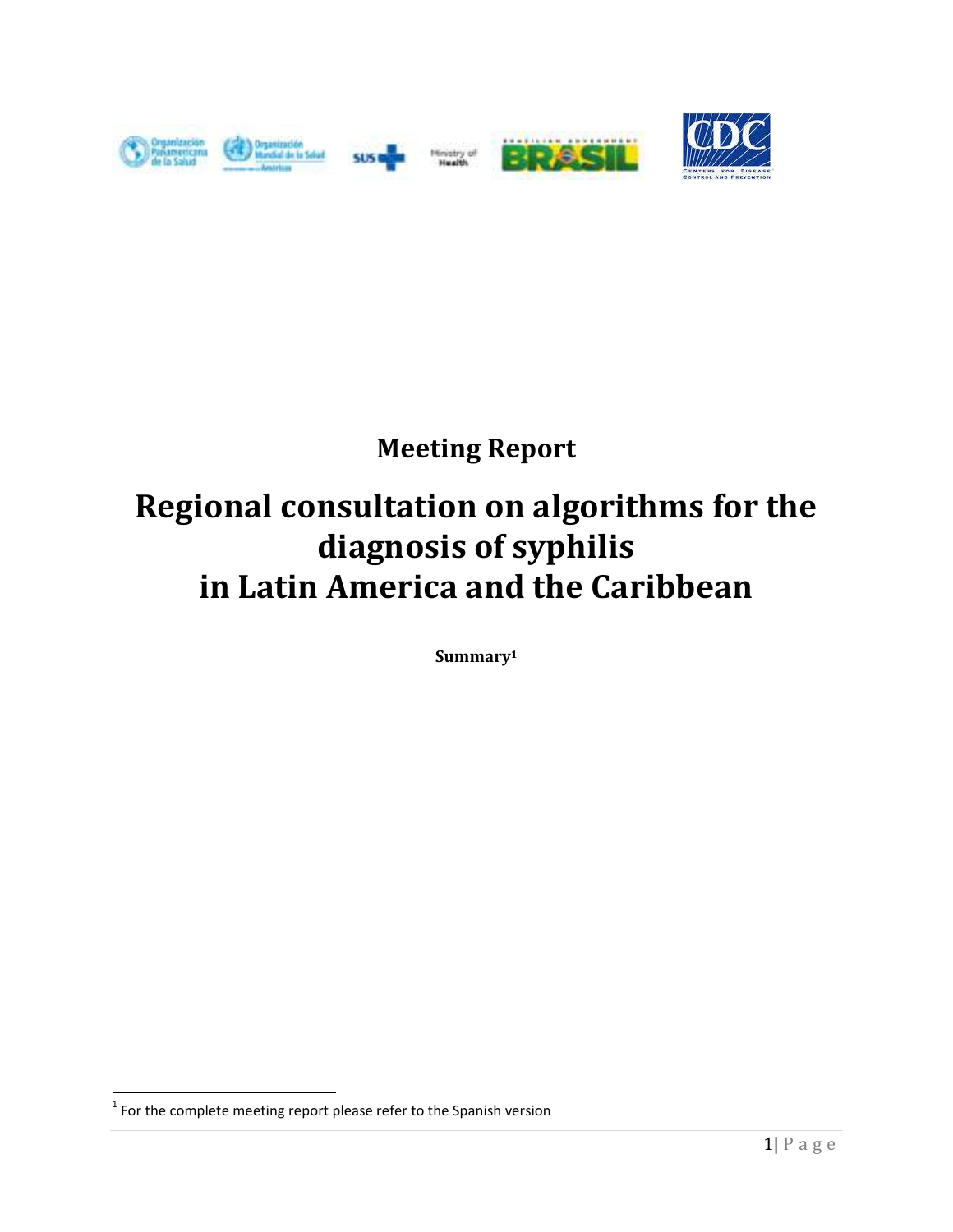#### **Executive Summary**

As part of the support to countries of the Latin American and Caribbean Region (LAC), regarding the implementation of the Strategy and Action Plan for the Elimination of Mother-to-Child Transmission of HIV and Congenital Syphilis and care and treatment for key populations, the Pan-American Health Organization (PAHO) with support from the Centers for Disease Control and Prevention (CDC) convened a regional consultation on algorithms for syphilis diagnosis.

Among the main elements for the elimination of congenital syphilis are systematic and timely detection of infection and treatment of positives. Since there are new diagnostic tests which enable up-dating diagnostic algorithms of syphilis, this meeting reviewed diagnostic algorithms and scenarios in which these can be applied. A Regional and country LAC focus was considered so as to facilitate countries to establish the most appropriate diagnostic tools to their specific setting/s as well as promote identification of syphilis diagnosis and treatment strategies for pregnant women and key populations.

During the meeting discussions, it was established that there is a need for countries of the Region to up-date their syphilis screening, diagnosis and treatment strategies. Among the topics discussed was the role of national and regional reference laboratories, diagnostic capacities at different levels of care, the strengthening of a regional network of diagnostic laboratories, the use of rapid tests and point of care testing procedures (refer to the agenda of the meeting).

Another area of discussion was countries' needs in supporting national reference laboratories to ensure quality of syphilis testing all levels, and ensuring quality of syphilis testing at all levels. Additionally, discussions about the importance of integrating syphilis and HIV testing within program and laboratory settings was discussed, given that in the context of mother-to-child transmission program aims are closely aligned (this close alignment of HIV and syphilis testing/treatment goals may also be true for some other programs, such as outreach for certain vulnerable populations).

The principal results of this meeting were:

- A consensus on the benefits of adopting several diagnostic algorithms for syphilis testing depending upon clinical setting. Implementation of such algorithms in different scenarios would be promoted for the purpose of improving coverage of syphilis testing and prompt treatment for pregnant women as well as different risk populations in the LAC Region.
- A consensus on the importance of ongoing quality assurance of syphilis laboratory testing, ideally under the leadership of a national reference laboratory.
- A consensus on requesting PAHO provide assistance in providing data on quality of specific syphilis test (using CDC or other ministry of health reference laboratories), and on identifying reliable data for procurement of commodities needed to ensure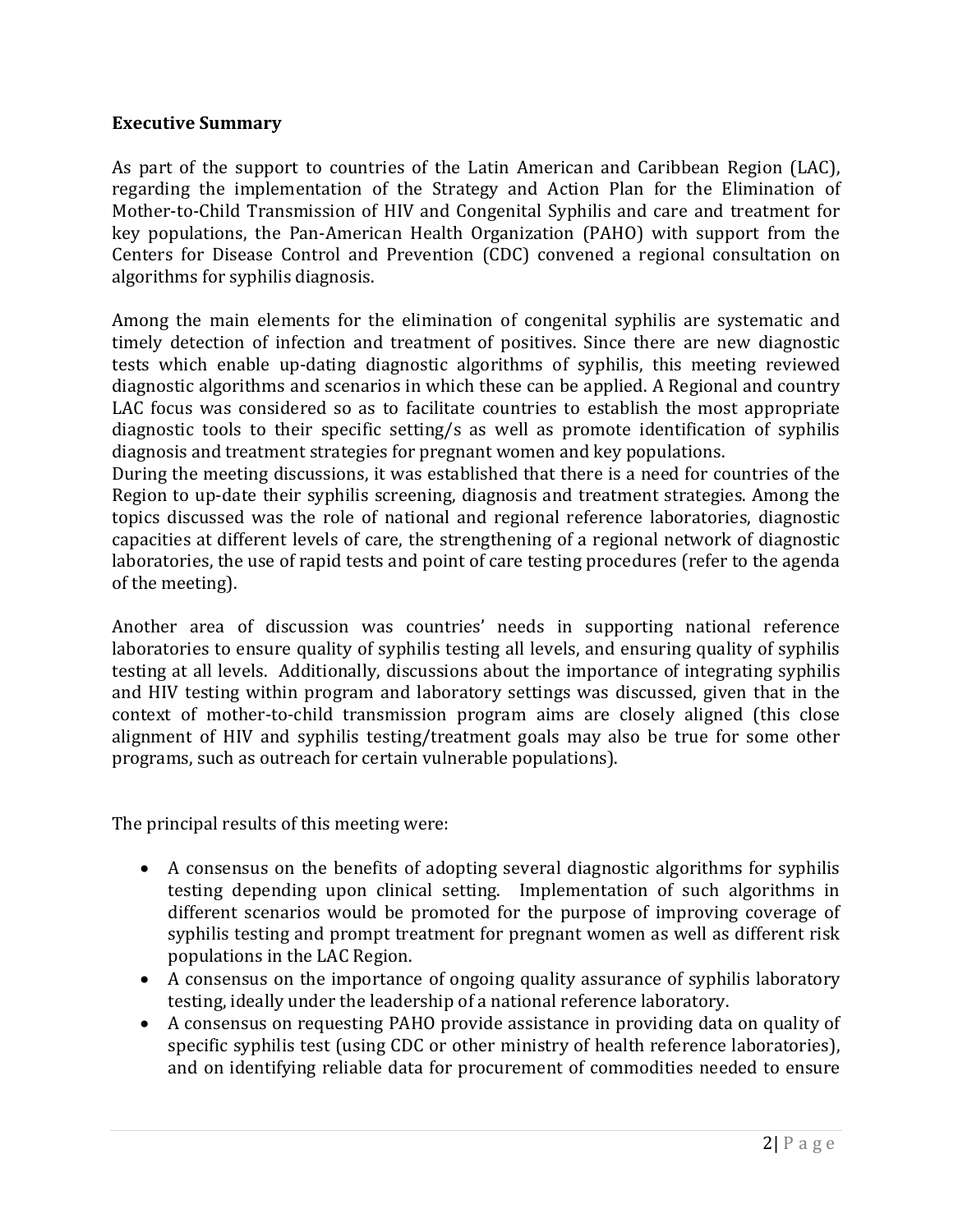quality and accuracy of syphilis testing (e.g., specialized slides, reagents, equipment needed for certain tests).

- The establishment of an expert group committee for the guidance of specific topics related to syphilis diagnosis and treatment.
- A joint PAHO/CDC work plan for the strengthening of the capacities in countries and the improvement in the implementation of the strategy of the elimination of congenital syphilis.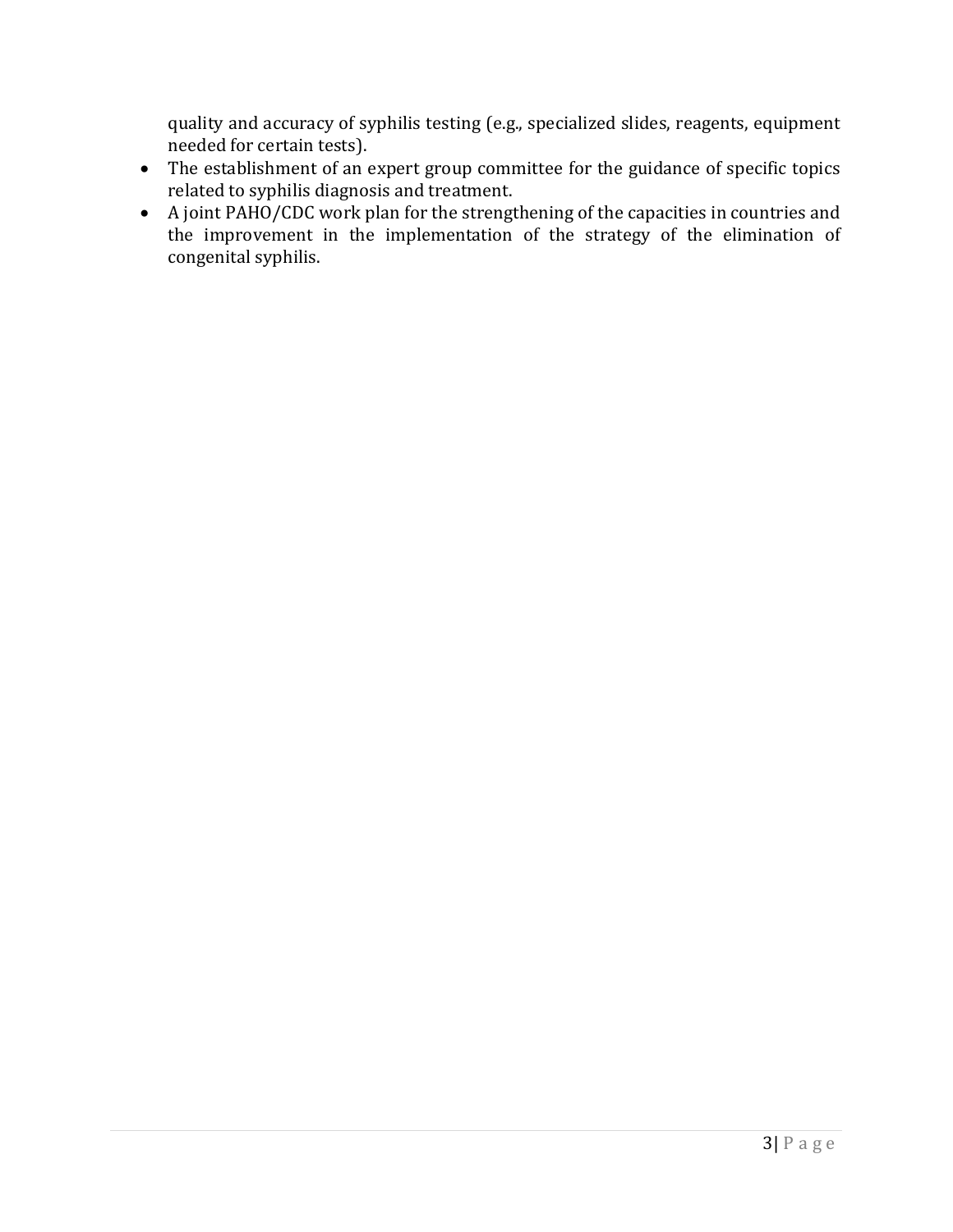#### **Background**

In 2009, the Pan American Health Organization (PAHO) and the United Nations Children's Fund (UNICEF) launched the Regional Initiative for the Elimination of the Maternal and Child Transmission of HIV and of the congenital syphilis and in September 2010, the Member States of PAHO approved the Strategy and Plan of Action for the elimination of the transmission maternal and child of HIV and of the congenital syphilis in 2015 through resolution CD50.R122.

Through this resolution, the region commits to the following targets by the year 2015:

- Reduction of the incidence of transmission of HIV from HIV-positive mothers to their infants to 2% or less.
- Reduction of the incidence of mother-to-child transmission of HIV to 0.3 cases or less per 1,000 live births.
- Reduction of the incidence of congenital syphilis to 0.5 cases or less (including stillbirths) per 1,000 live births.

HIV and syphilis testing of all women early in pregnancy, and prompt treatment of infected women, are essential to achieve these targets.

The syphilis component of this dual elimination initiative builds on an existing commitment from the region for elimination of congenital syphilis, adopted in 1995, when the Latin America and Caribbean (LAC) region adopted the Plan of Action for the Elimination of Congenital Syphilis (Resolution CE116.R3)3. Key elements of the cascade for elimination of congenital syphilis are: 1) prevention of syphilis infection in the general population, 2) routine timely syphilis screening and treatment of pregnant women; and 3) prompt treatment of syphilis seropositive pregnant women and their sexual contacts.

Most countries in the region have policies for universal syphilis screening in pregnant women. However, uptake of screening is often less than optimal because screening policies are not applied in a systematic way, or due to lack of standardized syphilis testing algorithms that are practical and appropriate for different clinical settings. In 2011, 22 countries reported on ANC syphilis testing, of which none reported the target coverage of 95%. Eleven countries reported coverage rates of over 90%, and the remaining eleven reported coverage levels ranging from close to 90% to less than 20%4.

For elimination of congenital syphilis and control of syphilis in key affected groups, it is essential to both have access to practical and well performing diagnostics for the detection

 $\overline{\phantom{0}}$ <sup>2</sup> Organización Panamericana de la Salud (OPS). Estrategia y Plan de acción para la eliminación de la transmisión maternoinfantil del VIH y de la sífilis congénita. 50.<sup>o</sup> Consejo Directivo, 62.<sup>a</sup> sesión del Comité Regional. Resolución CD50.R12. OPS, Washington, D.C.; 2010. http://new.paho.org/hq/dmdocuments/2010/CD50.R12-e.pdf

<sup>3</sup> Ibid

<sup>4</sup> Pan American Health Organization. 2012 Progress Report: Elimination of mother-to-child transmission of HIV and congenital syphilis in the Americas. Washington, D.C.: PAHO; 2013.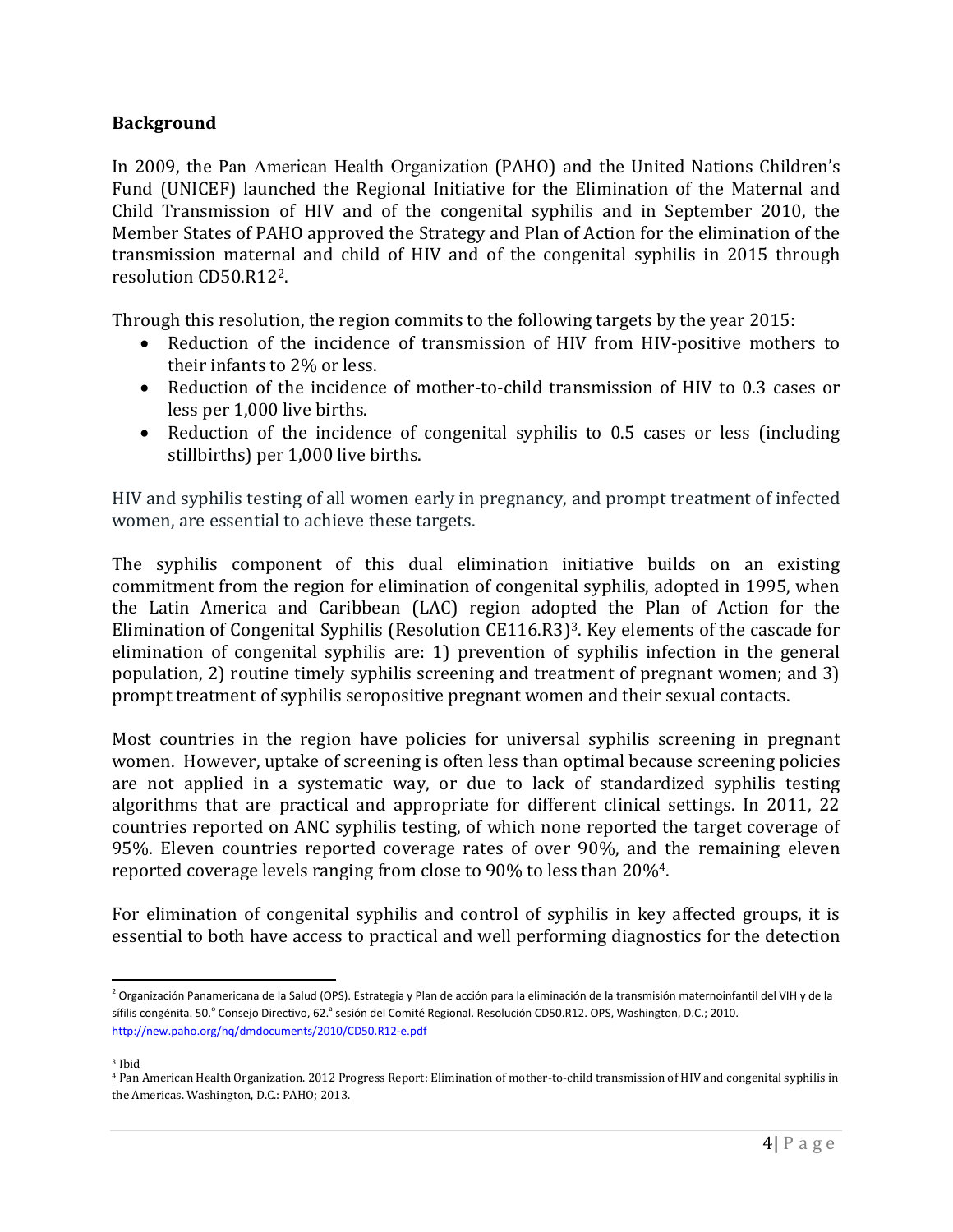of syphilis infection, and to use them in effective ways appropriate to the clinical setting. Syphilis diagnostic technologies have been available for decades, but have required basic laboratory capacity that is not often available at the clinical setting. Drawing blood and sending specimens for testing and results leads to loss to follow up of many syphilisinfected pregnant women, especially those coming to antenatal care late in pregnancy or for only one visit. However, in recent years simple, point-of-care (POC) technologies have been developed that can be applied by non-laboratory personnel in environments other than traditional laboratory settings. Rapid diagnostics that allow testing and treatment to be done in clinical settings with limited laboratory capacity have made these this intervention cost-effective and feasible in essentially every nation<sup>5</sup>. In addition, implementation of POC tests for syphilis has been shown to be feasible and acceptable for patients and health providers, and has led to improvement in several aspects of health services<sup>6</sup>. To ensure the quality of syphilis testing, both laboratory-based and POC testing, essential elements are the use of standardized procedures for quality assurance (QA), quality control, and proficiency testing.

Challenges exist in the region in ensuring appropriate integration of the more traditional and newer syphilis diagnostic technologies, appropriate protocols for testing QA, and arrive at appropriate and effective adaptation of the service delivery environment to achieve optimal benefit of the available technologies.

 **Aim of the meeting:** The aim of the meeting is to arrive to a consensus on strategies that can be applied in the LAC region to achieve broader access to quality syphilis testing based on global guidance, country experiences and expert opinion,

#### **Objectives**

- 1. Review of current policies and practices to identify issues hindering or supporting optimal syphilis screening and diagnosis, with focus on regional efforts for elimination of congenital syphilis, syphilis control in key populations, and syphilis surveillance.
- 2. Reach a consensus on recommendations for syphilis screening/diagnosis algorithms for specific settings for the Region taking into account emerging diagnostic technologies, program and cost- effectiveness, and the regional epidemiological context.
- 3. Identify key actions for follow-up on regional and country level for policy and program implementation and scale up of effective syphilis screening and diagnosis

### **Methods**

l

<sup>&</sup>lt;sup>5</sup> Kahn JG, Jiwani A, Gomez GB, Hawkes SJ, Chesson HW, Broutet N, Kamb ML, Newman LM.The Cost and Cost-Effectiveness of Scaling up Screening and Treatment of Syphilis in Pregnancy: A Model. PLoS One. 2014; 9(1).

<sup>&</sup>lt;sup>6</sup> García PJ, Cárcamo CP, Chiappe M, Valderrama M, La Rosa S, Holmes KK, Mabey DC, Peeling RW. Rapid Syphilis Tests as Catalysts for Health Systems Strengthening: A Case Study from Peru.

PLoS One. 2013;8(6)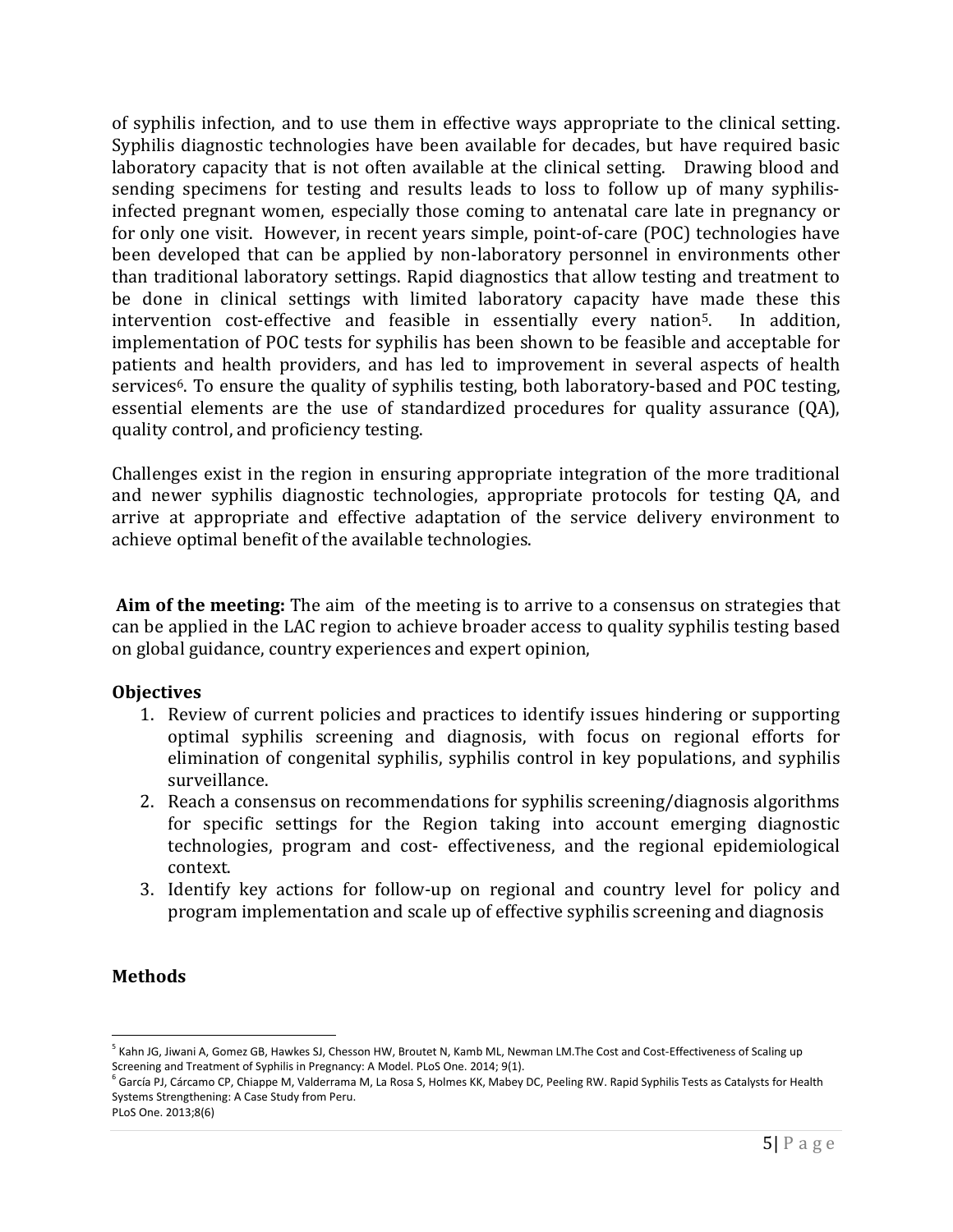This meeting brought together regional and global experts, as well as laboratory and program representatives from countries throughout Latin American and the Caribbean to discuss and build a common understanding of the issues, and propose strategies that countries can use to move forward the agenda of quality syphilis screening and diagnosis.

It was envisioned that a background paper will be developed summarizing the current situation. The background paper will draw from a survey that has been administered to countries (web-based and paper-based) as well as relevant other documents such as technical cooperation reports.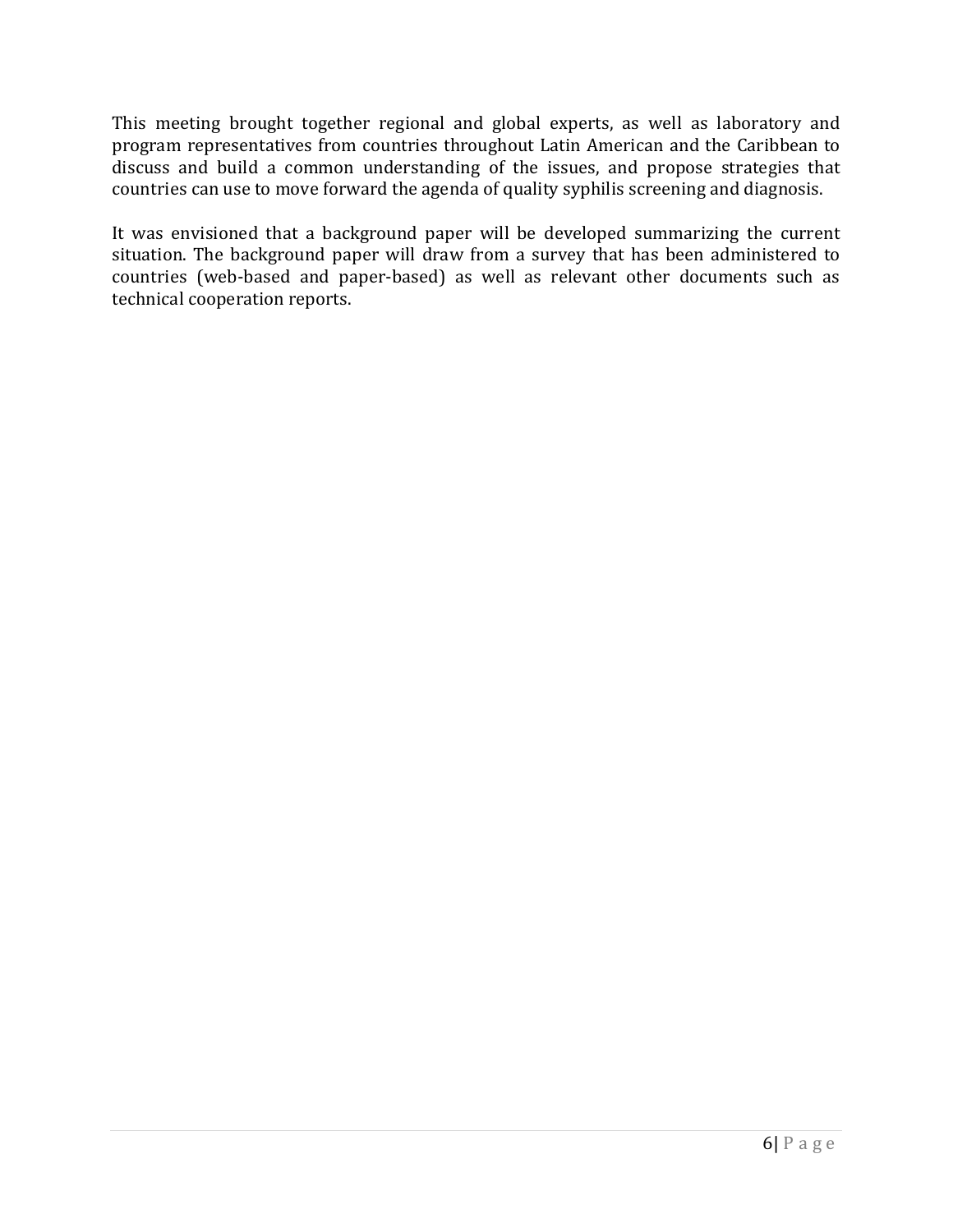### **Main Conclusions**

- 1. The meeting provided consensus on a series of diagnostic algorithms considering different target populations and settings.
- 2. Among the proposed algorithms, the group agreed on the need to include a specific algorithm of testing and treatment when only rapid tested are available.
- 3. Some countries of the Region such as Brazil have adopted national strategies for the prevention of congenital syphilis, including diagnosis and treatment. There is need to use this example in the Region.
- 4. The participants recognized the need to implement the up-dated algorithms and promote and strengthen activities related to the elimination of congenital Syphilis.
- 5. The implementation of the up-dated algorithms will require continuous training programs and the evaluation of competencies of staff who carry out syphilis diagnosis in the countries of the Region.

 A major output of this meeting will be the launch of the document: '*Regional Guidance on Syphilis testing in Latin America and the Caribbean: Improving Uptake, Interpretation, and Quality of Testing in Different Clinical Settings*' in the fourth trimester of 2014 which then be promoted and implemented in countries of LAC.

6. PAHO in collaboration with CDC and Regional partners have agreed to work on a list of syphilis diagnostic tests, outlining test qualities and characteristics, and to work on a list of essential commodities needed for certain types of syphilis tests. These will be presented to the procurement unit of PAHO: The Strategic Fund''.

The participants also recognized the need to implement quality assurance systems ensuring accuracy of syphilis testing at all levels. Ideally quality assurance would be under the leadership of the national reference laboratory. As possible, this effort could be linked with HIV testing quality assurance. **Recommendations** 

- 1. PAHO jointly with CDC and the Ministry of Health of Brazil will establish a framework of activities for the strengthening of country capacities related to the prevention of congenital syphilis.
- 2. A regional expert working group will be established for the follow-up, implementation and evaluation of diagnosis tests and diagnosis syphilis algorithms that have bene approved in this meeting.
- 3. The countries should promote among its National Reference Laboratories, the update and / or implementation of quality control procedures and establish a program of evaluation of competencies to the centers that carry out syphilis diagnosis if not yet established.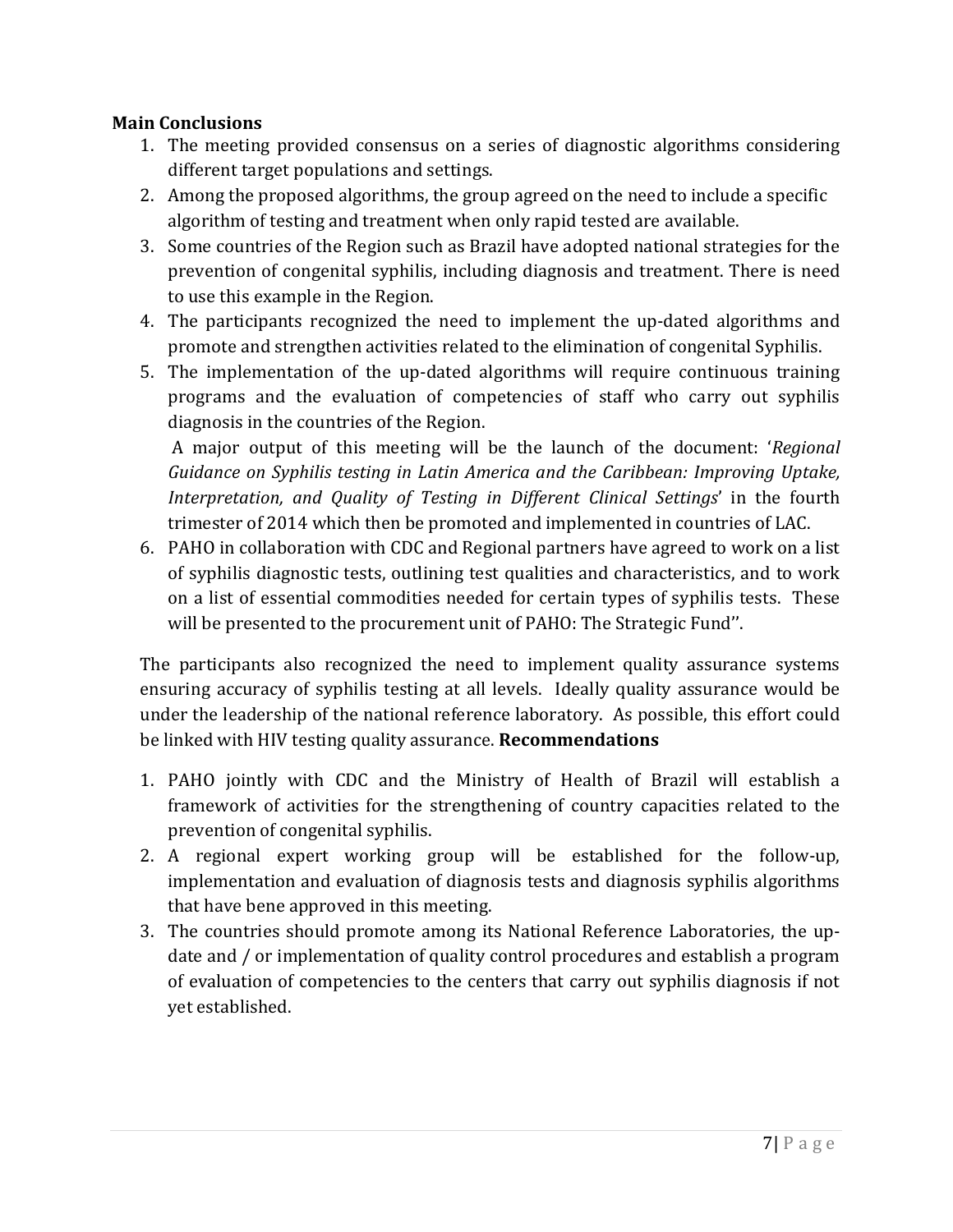



### **Regional consultation on algorithms for the diagnosis of the syphilis in Latin America and the Caribbean**

| First day: 24 April 2014 |                                                                                                                                                                                                                                                    |                                                              |  |  |  |
|--------------------------|----------------------------------------------------------------------------------------------------------------------------------------------------------------------------------------------------------------------------------------------------|--------------------------------------------------------------|--|--|--|
| <b>TIME</b>              | <b>SUBJECT</b>                                                                                                                                                                                                                                     | Responsible                                                  |  |  |  |
| $8:00 - 8:30$            | Registry                                                                                                                                                                                                                                           | Gabriela of León (PAHO)                                      |  |  |  |
| $8:30-9:00$              | Safety instructions                                                                                                                                                                                                                                | Representative UN A                                          |  |  |  |
| $9:00 - 9:15$            | Opening                                                                                                                                                                                                                                            | Dr. Guadalupe Verdejo (PAHO-<br>Guatemala)                   |  |  |  |
| $9:15-9:45$              | Introduction and presentation of the objectives of the<br>meeting, the participants, and the logistics                                                                                                                                             | Freddy Pérez (PAHO)                                          |  |  |  |
| $9:45 - 10:45$           | Presentation of the current situation as regards the<br>diagnostic tests of the syphilis in the Region (survey):<br>policies, practices, problems, and challenges.<br>Round of questions discusses                                                 | David Ham (CDC)                                              |  |  |  |
| 10:45-11:00              | <b>Break</b> coffee                                                                                                                                                                                                                                |                                                              |  |  |  |
| 11:00-12:00              | Recent progress in the approach of the tests detection of the<br>syphilis (algorithms, inverse algorithm, rapid tests)<br>Round of questions discusses                                                                                             | Mary Kamb (CDC)                                              |  |  |  |
| 12:00-13:00              | Experiences of countries in the implementation of the tests<br>for the testing/diagnosis of the syphilis:<br>Group A<br>Guatemala<br>(Leticia Castle)<br>$\overline{\phantom{a}}$<br>El Salvador<br>(Wendy Melara)<br>(Tub Hylton-Kong)<br>Jamaica | Moderator: Hernando Gaitan<br>(University National Colombia) |  |  |  |
| 13.00-14:00              | Luncheon                                                                                                                                                                                                                                           |                                                              |  |  |  |
| 14.00-14:45              | Discussions of the presentations of the Group A                                                                                                                                                                                                    |                                                              |  |  |  |
| 14:45-17:00              | Group B<br><b>Bolivia</b><br>(Luisa Valentina Hurtado)<br>$\blacksquare$<br>(Ruben Vasquez)<br>Peru<br>$\overline{\phantom{a}}$<br>St. Vincent & Gren. (Claudette Williams)<br>$\blacksquare$<br>(César Galindo)<br>Guatemala<br>$\sim$            | Moderator: Maria Luiza Basso<br>(Uni Fed Sta.Catarina)       |  |  |  |
| 17:00-17:45              | Discussions of the presentations of the Group A<br>Reaching a consensus with regard to recommendations with<br>regard to the algorithms of detection//diagnostic of the<br>syphilis in the Region of LAC: Introduction                             | Moderators:<br>M Kamb (CDC)/F Pérez (PAHO)                   |  |  |  |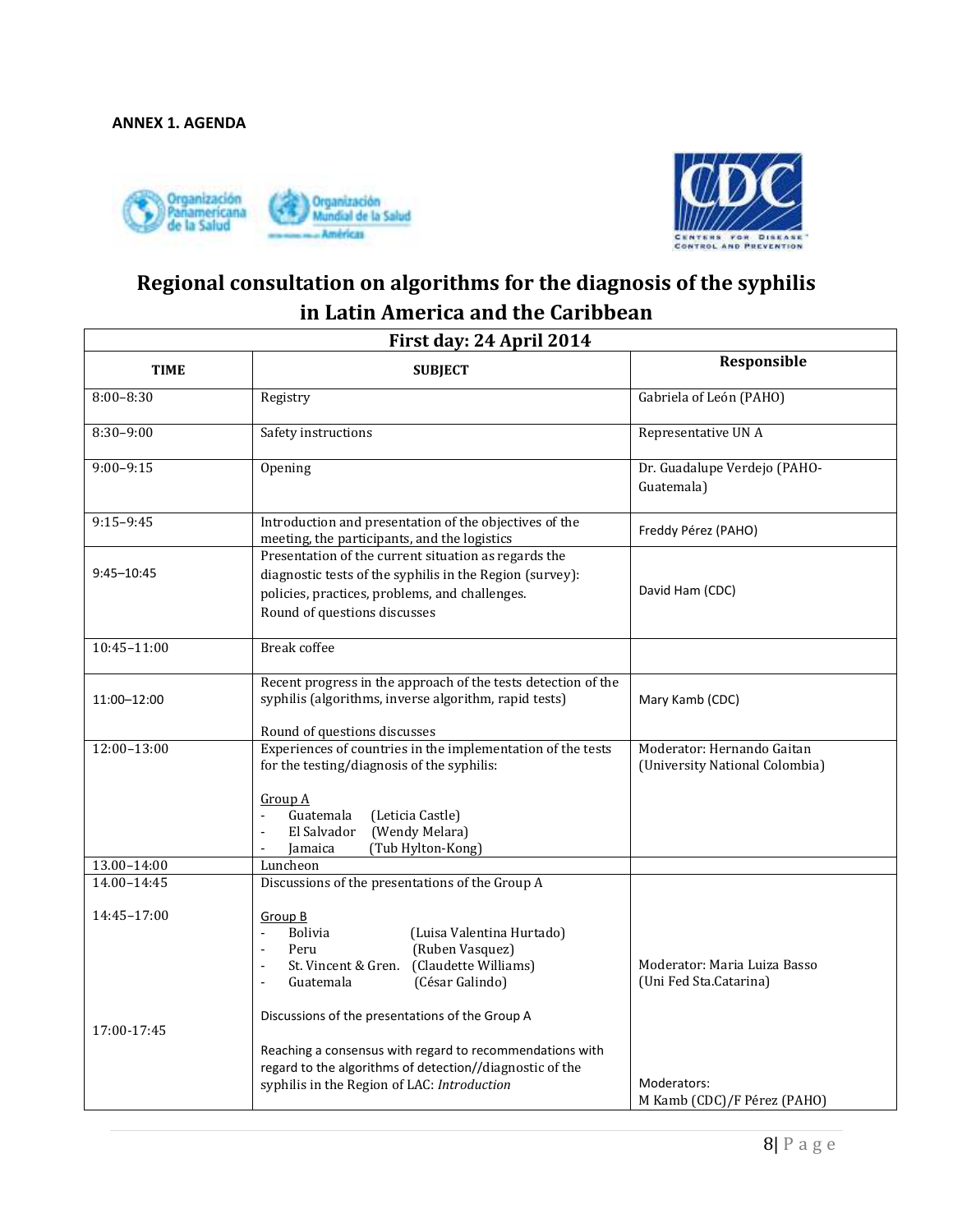| Second 25 April, 2014      |                                                                                                                                                                                                                                                                                      |                                                                                                      |  |  |  |
|----------------------------|--------------------------------------------------------------------------------------------------------------------------------------------------------------------------------------------------------------------------------------------------------------------------------------|------------------------------------------------------------------------------------------------------|--|--|--|
| $8:30 - 9:15$              | Preliminary results of models of cost-effectiveness of<br>algorithms of screening syphilis in Peru<br>(video-conference)                                                                                                                                                             | FernTerris Prestholt (LSHTM)                                                                         |  |  |  |
|                            | Diagnosis Syphilis and Quality Control - Iera Part                                                                                                                                                                                                                                   | Responsible: Kevin Karem (CDC)                                                                       |  |  |  |
| 9:15-10:15                 | Quality control laboratory and seguranza (K. Karem)<br>Standards as CLIA (USA)<br>Principal Components-Functions Centralized<br>versus Des-centralized                                                                                                                               |                                                                                                      |  |  |  |
|                            | Diagnosis of Laboratory Syphilis (M Kamb and K Karem)<br>Diagnosis Methods<br>Programa PT de CDC CDC PT                                                                                                                                                                              |                                                                                                      |  |  |  |
|                            | Round of questions discusses                                                                                                                                                                                                                                                         |                                                                                                      |  |  |  |
| 10:15-10:30                | Break coffee                                                                                                                                                                                                                                                                         |                                                                                                      |  |  |  |
| 10:30-11:30                | Diagnosis Syphilis and Quality Control - 2nd Part                                                                                                                                                                                                                                    | Responsible: Kevin Karem (CDC)                                                                       |  |  |  |
|                            | Development of an operational plan (K Karem, J Matheu)<br>Working groups (affiliations, operations)<br>Exchange of operations of a laboratory/models<br>(example. equivalent CLIA)<br>Checklists of the process                                                                      |                                                                                                      |  |  |  |
|                            | Supply quality tests for the Region (JMatheu)                                                                                                                                                                                                                                        |                                                                                                      |  |  |  |
|                            | Round of questions discusses                                                                                                                                                                                                                                                         |                                                                                                      |  |  |  |
| 11:30-12:15                | Experience of Brazil in the use of rapid tests and external<br>quality control                                                                                                                                                                                                       | Adele Schwartz Benzaken (MoH<br>Brazil)                                                              |  |  |  |
|                            | Round of questions discusses                                                                                                                                                                                                                                                         |                                                                                                      |  |  |  |
| 12:15-13:00                | Achieve a consensus on the recommendations for the<br>algorithms of screening/diagnostic of the syphilis in specific<br>environment of the Region<br>What do countries need in order to accelerate the<br>interventions?<br>What can be made immediately and in the<br>mediated term | Moderators:<br>F Perez, J Matheu (PAHO)<br>Mariangela Freitas da Silveira<br>(CLAPS)<br>M Kamb (CDC) |  |  |  |
| 13:00-14.00                | Lunch                                                                                                                                                                                                                                                                                |                                                                                                      |  |  |  |
| 14:00-15:30                | . Continuation: Achieve a consensus on the<br>recommendations for the algorithms of<br>screening/diagnostic of the syphilis in specific environment<br>of the Region                                                                                                                 |                                                                                                      |  |  |  |
| 15:30-16:45<br>16.45-17.15 | Next steps:<br>Creation of working groups (affiliation,<br>$\bullet$<br>operations)<br>Technical cooperation (of South to South, regional<br>members)<br><b>Health Policies</b><br>$\bullet$<br>Closure                                                                              | Moderators: TB                                                                                       |  |  |  |
|                            |                                                                                                                                                                                                                                                                                      |                                                                                                      |  |  |  |